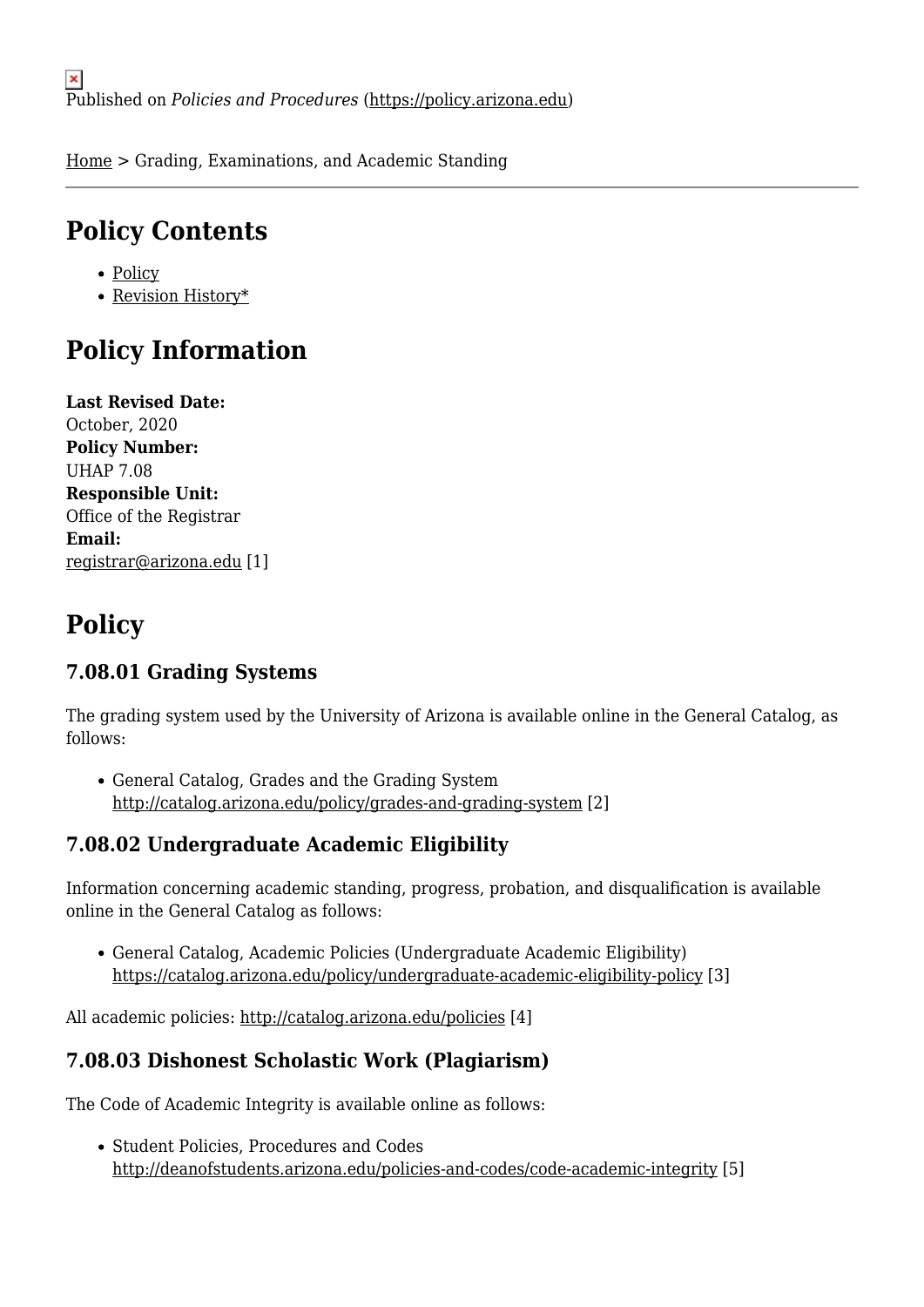### **7.08.04 Mid-Semester and Final Examinations**

Information regarding the scheduling of mid-semester and final examinations is available online as follows:

- Academic Calendar: <https://catalog.arizona.edu/2020-2021-academic-calendar> [6]
- General Catalog, Academic Policies (Semester and Final Examinations) <http://catalog.arizona.edu/policy/course-examinations> [7]

### **7.08.05 Reporting Final Grades to the Registrar and Students**

Information regarding final grade reports is available from the Office of the Registrar as follows:

• [Reporting of Final Grades http://www.registrar.arizona.edu/grades/reporting-final-grades](http://www.registrar.arizona.edu/grades/reporting-final-grades) [8]

The manner in which final grades are posted should be in compliance with the federal Family Educational Rights and Privacy Act of 1974 (FERPA). Additional information is available online as follows:

- Publicly Posting Final Grades [https://registrar.arizona.edu/faculty-staff-resources/grading/public-posting-grades](http://www.registrar.arizona.edu/grades/publicly-posting-final-grades) [9]
- Compliance Manual, Family Educational Rights and Privacy Act of 1974 [http://www.registrar.arizona.edu/personal-information/family-educational-rights-and-privacy-a](http://www.registrar.arizona.edu/personal-information/family-educational-rights-and-privacy-act-1974-ferpa) [ct-1974-ferpa](http://www.registrar.arizona.edu/personal-information/family-educational-rights-and-privacy-act-1974-ferpa) [10]

#### **7.08.06 Changes of Grades**

Information on changes of grades is available online as follows:

Catalog, Academic Policies (Grades and the Grading System) <http://catalog.arizona.edu/policy/grades-and-grading-system> [2]

### **7.08.07 Grade Appeal**

Information on the grade appeal process is available online as follows:

Catalog, Academic Policies (Grade Appeal) <http://catalog.arizona.edu/policy/grade-appeal> [11]

## <span id="page-1-0"></span>**Revision History\***

Sections 7.08.01–7.08.02 and 7.08.05–7.08.07 revised September 2001

Section 7.08.04 revised September 2002

Sections 7.08.03 and 7.08.05 revised September 2005

Section 7.08.02 revised to relect new policy October 2020

#### **Source URL:**

https://policy.arizona.edu/employment-human-resources/grading-examinations-and-academic-standin